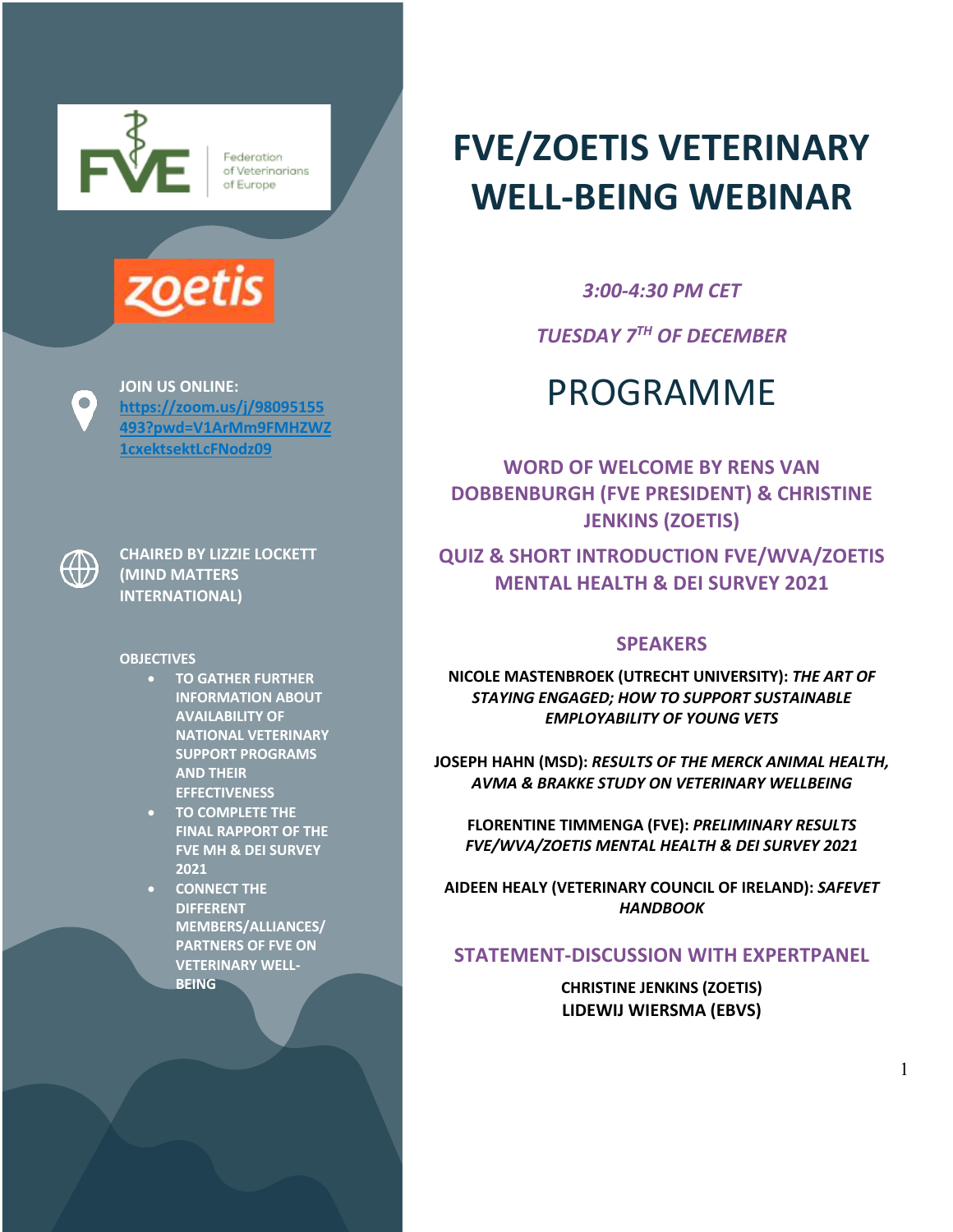

## **BIOGRAPHIES**

#### **CHAIR: LIZZIE LOCKETT**

Lizzie is CEO of the RCVS, the UK regulatory body for veterinary surgeons and veterinary nurses. In autumn 2014, Lizzie set up the Mind Matters Initiative (MMI), to make a difference to the mental health and wellbeing of members of the veterinary team. The project has developed a range of activities for the whole veterinary team, including training, research grants, symposiums, an app, pilots of reflective projects, student support and destigmatisation campaigns. In 2018 Lizzie set up Mind Matters International with the American Veterinary Medical Association to bring together organisations with a common objective of supporting their veterinary communities.

#### *SPEAKERS*

#### **JOSEPH HAHN**

Joseph Hahn joined Merck Animal Health in 2009 and is currently the Executive Director of the US Companion Animal and Equine Professional Services team. In his current role, Joseph Hahn has been a champion for the enrichment of the veterinary profession helping to sponsor and advance initiatives form the AVMA, Not One More Vet, the Veterinary Hospital Managers Association, MentorVet and others. Prior to joining Merck Animal Health Joseph Hahn was in practice for ten years. He spent the first four years of his clinical practice in general practice. During those years, he was able to gain experience in everything from a large corporate practice to a small one doctor practice. His last six years in practice were in Emergency Medicine in Chicago. Joseph Hahn received his DVM degree from the University of Illinois College of Veterinary Medicine in 1998.

#### **NICOLE MASTENBROEK**

Nicole Mastenbroek is assistant professor at the Faculty of Veterinary Medicine, Utrecht University. Nicole studied both Veterinary Medicine and Work & amp; Organizational Psychology at Utrecht University. The topic of her research is on mental wellbeing of professionals in transition from education to work. She is particularly interested in the role of personal characteristics, cognitions and (unrealistic) future expectations on mental wellbeing during education and transition to work. Nicole is coordinator of a course on personal and professional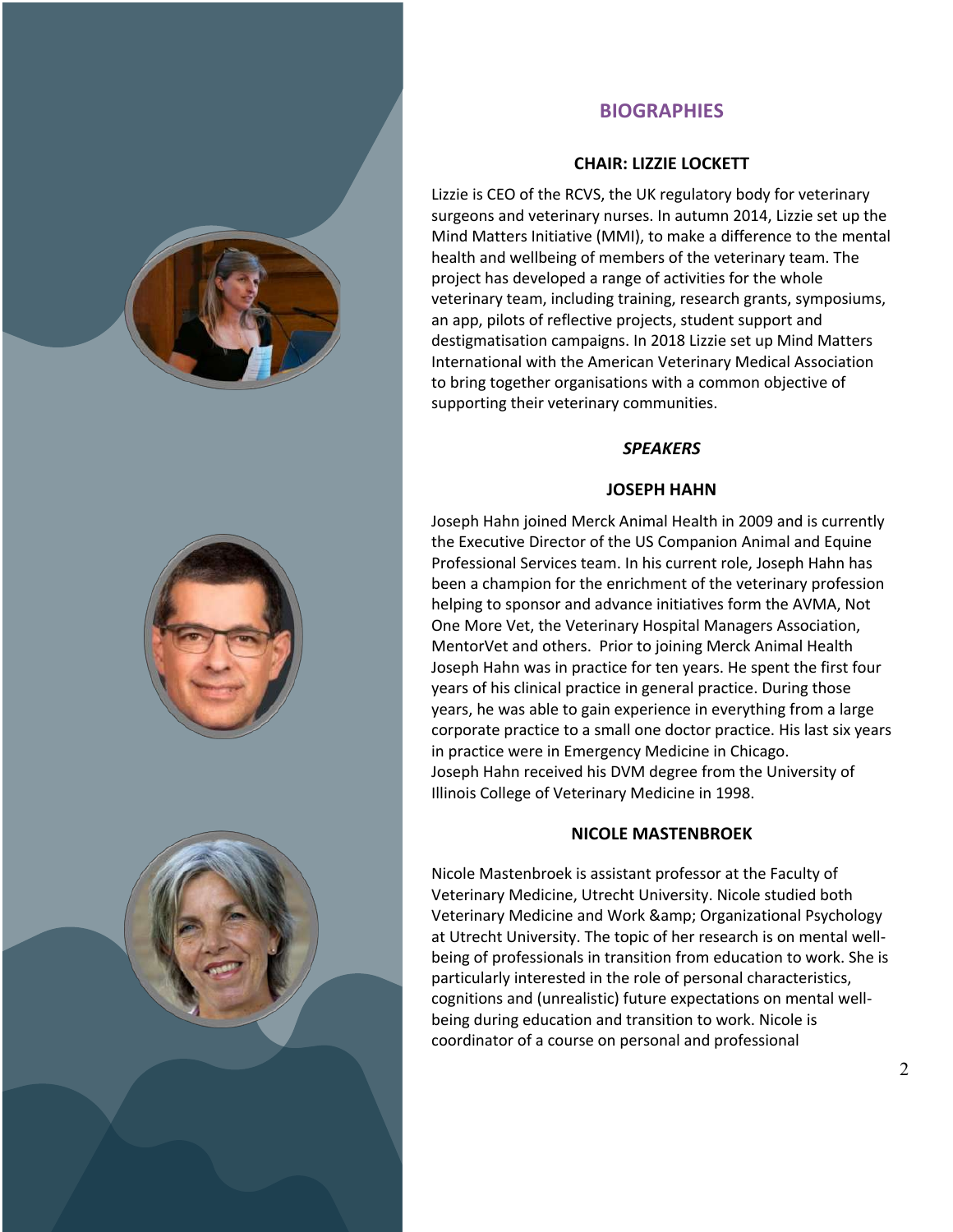

development in which students are trained in non-technical skills such as communication, collaboration, lifelong learning skills and professional behaviour.

#### **FLORENTINE TIMMENGA**

Florentine Timmenga is currently active as intern at the Federation of Veterinarians of Europe (FVE) as part of her Master of Veterinary Medicine program at the Utrecht University. She is enrolled in the Master Equine Medicine master and will graduate as veterinarian in the summer of 2022. During her 4-month internship at the FVE, she focusses mainly on the analysis and processing of the FVE/WVA/ZOETIS mental health & DEI Survey 2021. Florentine is eager and very enthusiastic to be able to organize this webinar and to present the results of the survey to you!

#### **AIDEEN HEALY**

As for the Veterinary Council of Ireland's (VCI's) Communications & Information Governance Officer, Aideen is responsible for managing all aspects of the VCI's internal and external communications activities. Aideen organizes and provides assistance with the VCI's public and internal communication events; to include collaboration with international veterinary regulators and is responsible for managing relationships with the VCI's third party stakeholders. Aideen also coordinates the design and delivery of the VCI's collateral and promotional materials to include collating all relevant information for the VCI Annual Report, quarterly newsletter and other materials as required. Aideen's particular areas of interest lies in the area of health and wellbeing within the veterinary professions.

#### *PANELMEMBERS*

#### **CHRISTINE JENKINS**

Christine Jenkins received her BSc degree from Florida A&M University and her DVM from Tuskegee University. She completed an internship at the University of Florida and a residency at the University of Tennessee in small animal internal medicine. Christine Jenkins is Board Certified by the American College of Veterinary Internal Medicine in Small Animal Internal Medicine. Prior to joining industry, Christine Jenkins was a tenured Associate Professor of Medicine at the College of Veterinary Medicine, University of Tennessee. Currently, Christine Jenkins